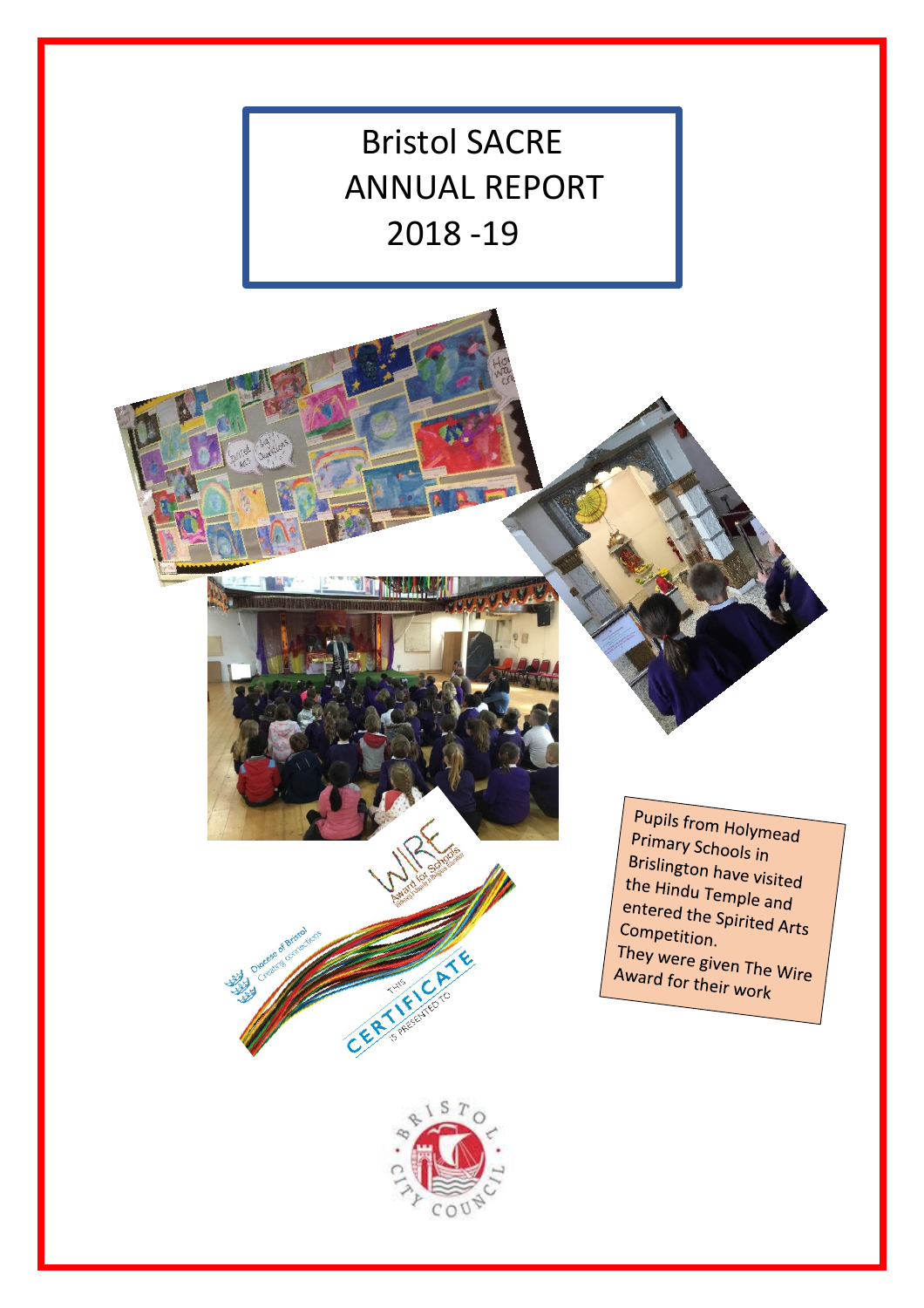## **CHAIR'S INTRODUCTION**

Welcome to our Annual Report 2018-19.

Once again, Bristol SACRE has worked tirelessly to support outstanding RE across Bristol's schools via a number of initiatives:

## **CPD EVENTS**

- Our Annual Conference, **"Telling Tales",** was held on 26th January 2019 at **Engineers House in Clifton**. The theme was storytelling in RE and the keynote talk was presented by **Lat Blaylock**.
- Katy Staples has continued her outstanding work as Advisor to SACRE, providing *individual bespoke support* to **9** schools. She was supported by Adam Robertson for six months when she was seconded to another role. The transition was seamless and Bristol SACRE is indebted to Adam for his excellent support of us during this period.

## **MEANINGFUL LOCAL RELATIONSHIPS**

We have worked hard to enhance our close working relationships with schools and civic organisations across Bristol to ensure that RE is recognised as an important component of contemporary life in our city.

- We provide an up-to-date directory on our website of speakers and places of worship for schools to visit.
- We liaise with faith communities across Bristol to ensure that teachers have access to faith speakers and community members and that visits to places of worship across the city run smoothly.
- We signpost to teachers the annual Diverse Open Doors Day, held in February each year.
- We maintain a close partnership with both universities in the city. Our relationship with Bristol University is facilitated by SACRE member Dr Teresa Griffiths, who organises the University's RE PGCE programme. We collaborate to ensure continued support for RE teachers as they move from their PGCE or ITT into their teaching career. Our relationship with the University of the West of England is facilitated by Katy Staples, who teaches on the Teach First Programme and the ITE. Katy also works with the Bristol Primary Teaching School Alliance by offering RE training to their Teach First students and to Bristol LA's NQTs. She has also provided training to school governors about RE, CW, SMSC and British Values through the Governor Services in Bristol programme.
- We continue our close links with local interfaith groups. This includes the Bristol Multi-Faith Forum, via SACRE member Duncan Struthers, and the Faith Manifesto Working Group, via SACRE Chair Tamar Hodos Lucas.

#### **BRISTOL SACRE INITIATIVES**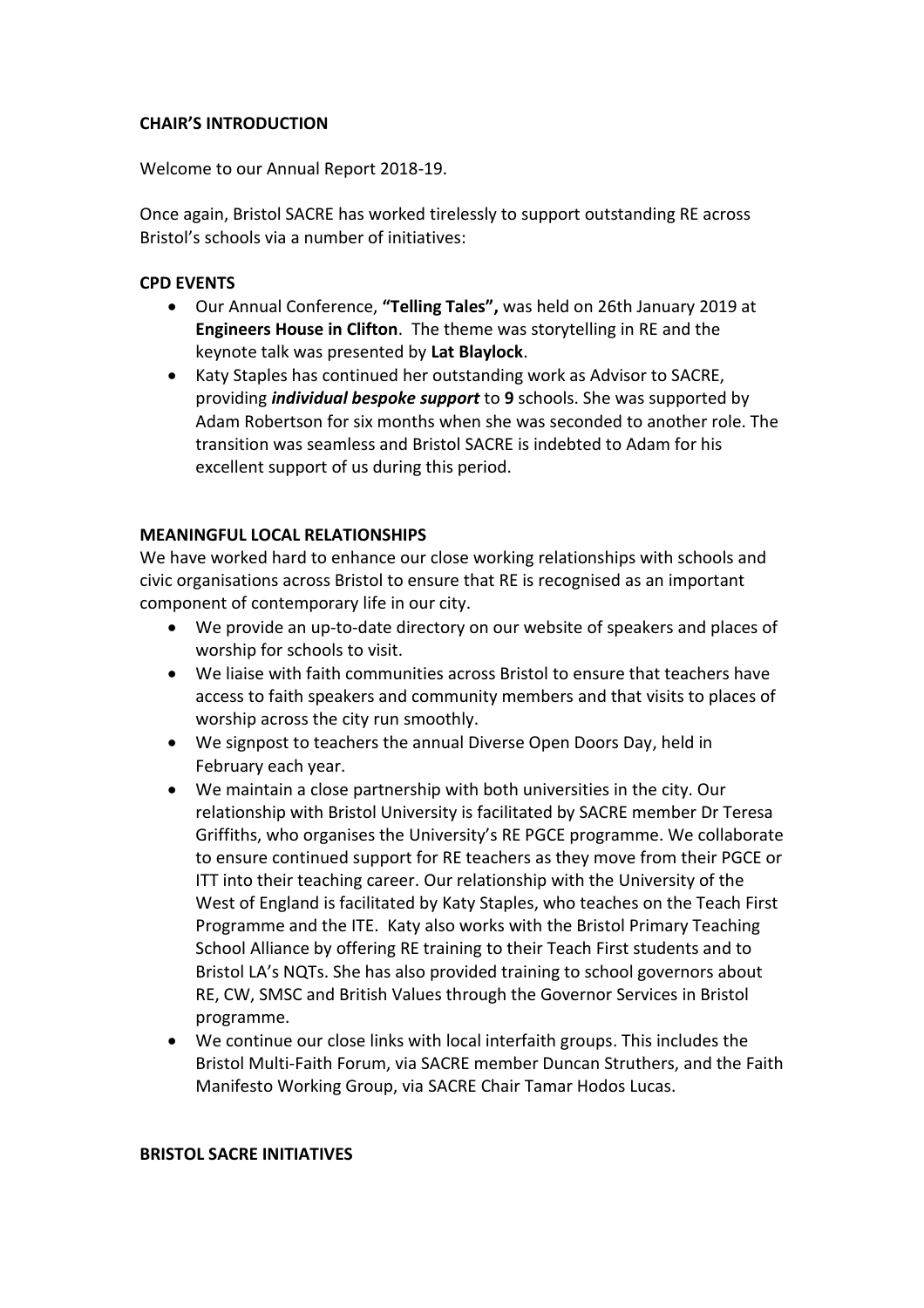We have continued to develop accessible and inspiring support for RE across the city.

- We have widened our membership to better represent the religious diversity of Bristol residents.
- We have expanded our visibility with civic groups to better champion the role SACRE can play regarding national and local issues. On behalf of SACRE, Tamar Hodos Lucas signed up to Bristol's Equalities Charter and joined the Bristol Equality Network. Adam Robertson attended the Faith and Citizenship Conference, organised by Bristol City Council's Community Development Team.
- We have conducted an audit of RE curriculum information on school websites and reached out to all schools to commend or offer support.
- We have created specialist resources for schools in response to local cases of selective withdrawal from RE activities.
- We have presented 6 WIRE awards

## **DEVELOPMENTS AT BRISTOL SACRE**

Bristol SACRE is well placed to navigate successfully the uncertainties that lie ahead in the coming year. Locally, Bristol holds mayoral elections in May 2020. Nationally, Brexit is likely to have impact on a number of communities in Bristol, including its faith groups. In preparation, we are developing a follow-on award to WIRE to enable schools to continue to reach beyond the faiths of their students, and we are increasing civic awareness of SACRE to ensure that RE is recognised more widely as a vital means to encourage mutual respect, understanding and tolerance.

Taman Wedo Lurag

Dr Tamar Hodos Lucas Chair of Bristol SACRE

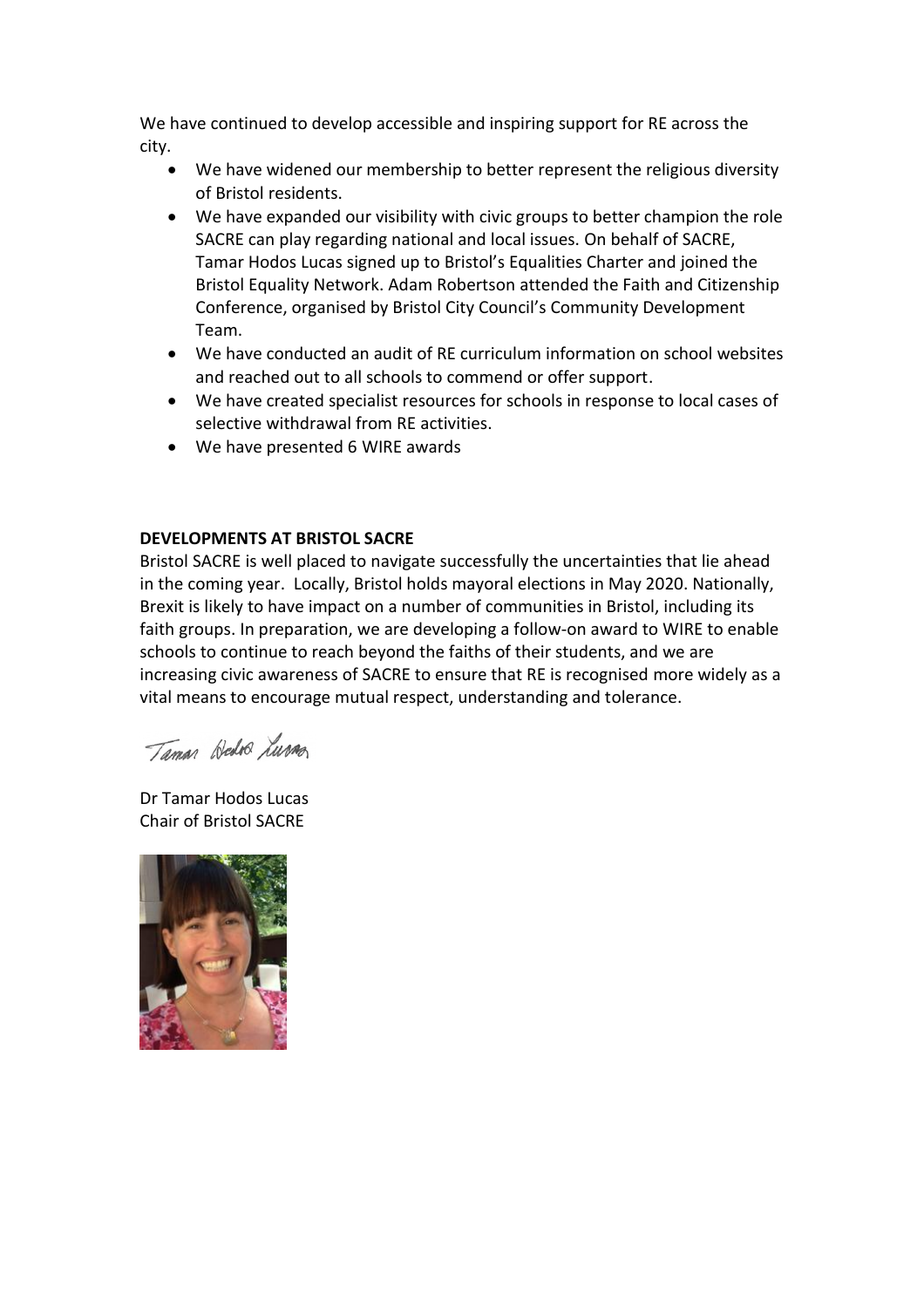### **What is SACRE?**

SACRE is the abbreviation for the **Standing Advisory Council on Religious Education**. Its composition is specifically multi-belief and includes serving primary and secondary school teachers. There is also representation from the British Humanist Association.

It is a statutory requirement for every Local Authority to have a SACRE and to support its work. The purpose of SACRE is to advise on the effective provision of RE and Collective Worship.

Bristol SACRE understands the unique status of Religious Education as it is currently the only subject where the curriculum is not prescribed nationally but is agreed locally. This means that we can ensure that the syllabus we offer children and young people gives examples of belief lived and practiced by people who have lived and currently live in their city.

SACRE takes an active part in the review of the Locally Agreed Syllabus every five years. During this Academic year 2018-19 we continued to use our Agreed Syllabus; Awareness Mystery and Value: [http://www.awarenessmysteryvalue.org](http://www.awarenessmysteryvalue.org/) . This Agreed Syllabus is shared by Bath and North East Somerset, North Somerset and the London Borough of Haringey.

## **How SACRE is funded and administered**

SACRE receives funding of £10,000 per annum from Bristol City Council. As a statutory board SACRE is clerked through the council's services. All SACRE's members are volunteers who give up their time freely and enthusiastically to help SACRE with its work.

### **SACRE Adviser**

The SACRE Adviser advises SACRE and enacts the decisions made at meetings.. Since 2009 Katy Staples (Bristol Diocese) has provided the advice and support for Bristol SACRE. She invoices the local authority three times a year and keeps within the budget set. This has provided SACRE with a dedicated and experienced resource. Katy also advises Swindon SACRE and has extensive expertise in education and working in schools. She also line manages Adam Robertson, the adviser to South Glos SACRE, which means that there is a joined up service for SACRE support across the region. During this period, Bristol City Council has been represented by Jenny Brookes Teaching and Learning Consultant, who has worked tirelessly and offers an important link between SACRE and the Local Authority.

SACRE works to the non-statutory guidance in the 1994 document: Circular 1/94. Parts of that document have been replaced with the guidance: 'Religious Education in English Schools: Non- statutory guidance 2010'.

Bristol City Council has approved a constitution for SACRE. A copy of the constitution may be obtained from the Bristol SACRE website

<https://bristolsacre.org.uk/site/about/public-documents/>

# **Priorities for 2018 - 19**

SACRE created a development plan which focusses on the following key priorities: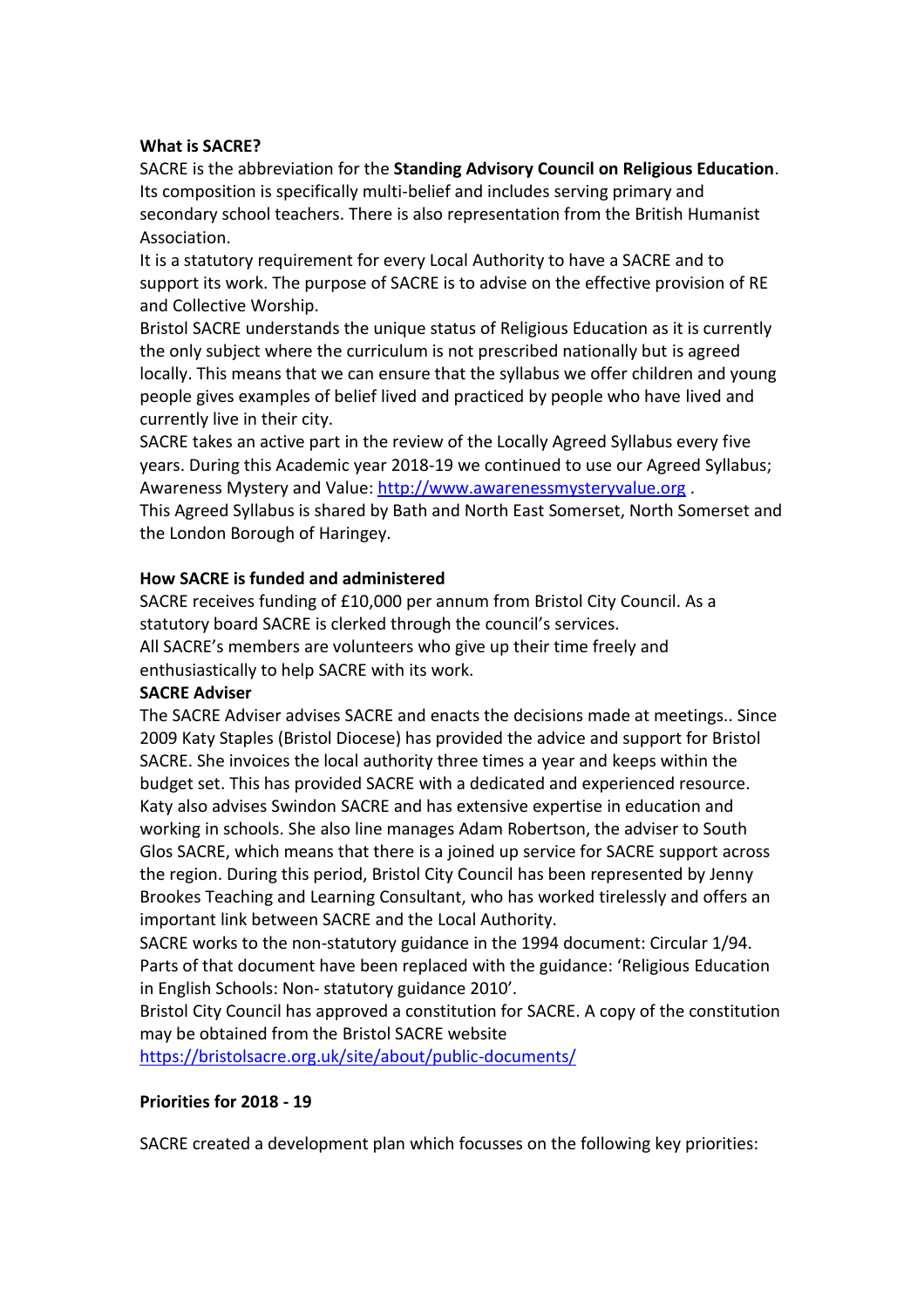- Improving Religious Education in Bristol Schools
- Ensuring the effectiveness of SACRE's partnership with the Local Authority and assessing the impact of the locally agreed syllabus
- Developing and enhancing the possibilities for spiritual, moral, social and cultural development offered through Collective Worship (Assemblies)
- Encouraging Schools, Academies and Colleges to celebrate the religious and cultural diversity found in Bristol and work with other local agencies to ensure this.

This development plan ensures that the funding we receive is used well and targeted to support teachers in schools deliver high quality RE.

## **Support for schools**

In line with its key priority to raise attainment in RE through advising and training teachers, SACRE undertook the following work in 2017-18:

## **Annual RE Conference**

Teachers in Bristol were offered the opportunity to attend the Bristol and South Glos SACRE Annual RE conference. 35 teachers from Bristol Schools attended this conference. This year the Key Note speaker was Lat Blaylock from RE Today Services. He spoke about "Telling Tales" in RE and helped teachers to gain confidence in their subject knowledge by inspiring them with new ideas to explore stories and texts in RE. There were excellent workshops including one led by Katy Staples entitled "Talk to the Animals" exploring religious stories which feature animals in KS1. Mary Read led a workshop about how to manage a safe space in RE, and Katherine Taylor led a workshop about How to tell Wondering stories. The day was extremely well evaluated and the Bristol teachers who attended spoke of being able to use the ideas and strategies immediately in their teaching and of communicating them to other teachers in their school.

### **Best Practice Forums and Learn, Teach, Lead RE Conference**

A very exciting development in RE has been the *Learn, Teach, Lead RE (LTLRE)* project. This is a project that has run successfully in Devon and Cornwall, and has been extended to include Somerset, Bristol, South Gloucestershire and Swindon. It is has secured funding from the Jerusalem Trust and the St Matthias Trust with the aim of creating a network of RE 'hubs'. The 'hub leaders' are trained by the Project Manager Ed Pawson and so they are able to offer support and training to other teachers, both primary and secondary, to improve the quality of teaching and learning of RE in the city.

Bristol RE Hubs meet 3 times per year and are free for all primary and secondary Bristol teachers and teaching assistants. Bristol SACRE has used some of its budget to support these hubs. Adam Robertson is the primary RE Hub leader and Alice Sarbicki the secondary. The hub met three times in 2018-19 with an average of 8 -19 attendees per session. The variety of the Hub meetings ensured that RE leaders and teachers in Bristol were able to receive the support that they needed. This year's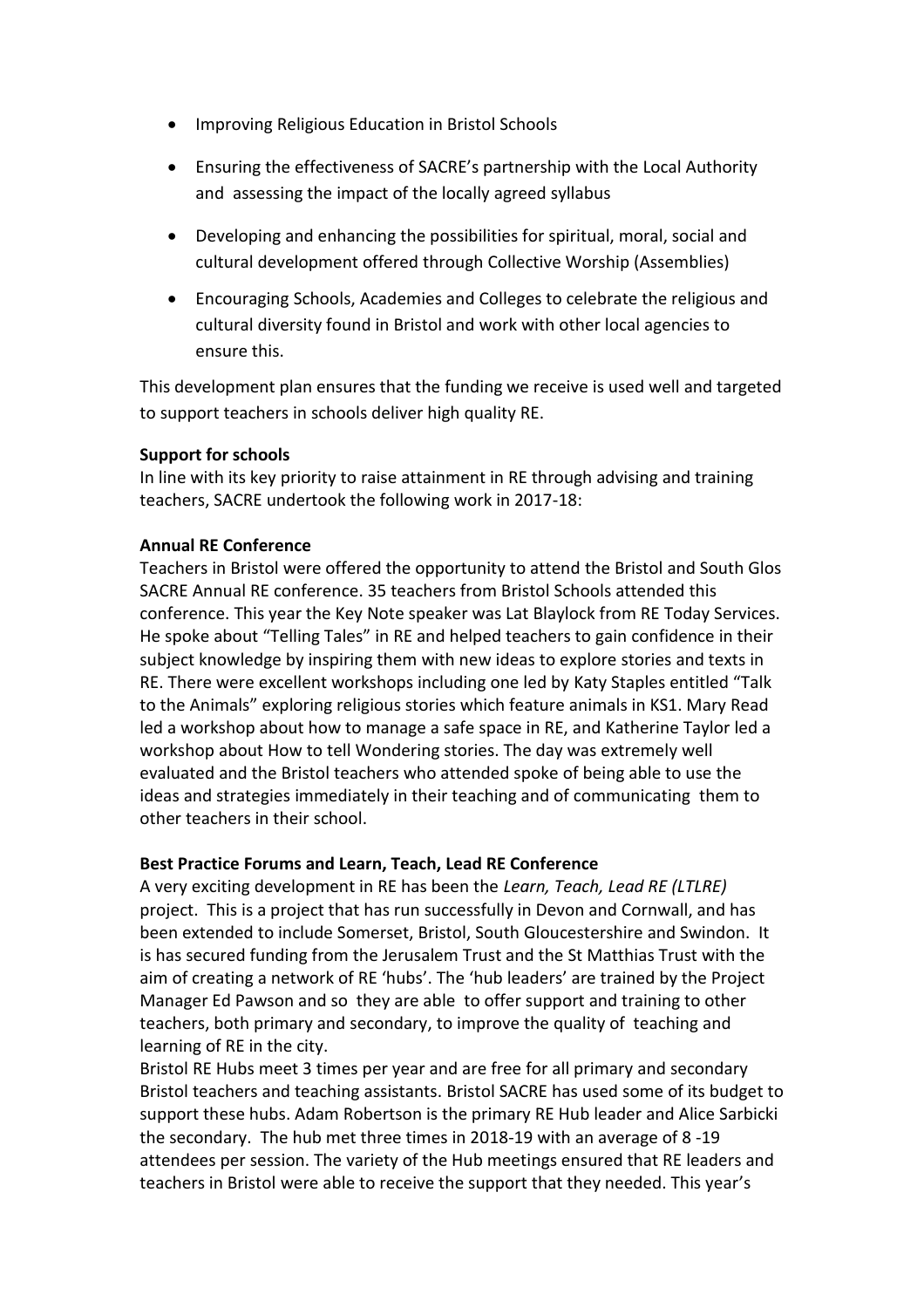meetings centred on Humanism, Exploring stories and text, and Creative Islam.Thanks go to both hub leaders for their drive and organisation.

Teachers in Bristol were also invited to attend the Learn Teach Lead RE Conference which was held at Bath Spa University. It was a held on June 28th and the theme was:

# "**Don't fence me in" Religion and Worldviews: beyond stereotypes towards lived experiences**.

The keynote speakers were **Helen Johns, Chris Hewer and Juliet Lyal**. Workshops included: Handling your own beliefs in the classroom as a teacher. What sex is God? Creating spaces so minority belief children feel free to share. Islam for Secondary Schools. RE and the New Ofsted Framework. Once again the conference was extremely well evaluated.

# **Support for schools through Governor training**

As part of its role to offer advice on effective RE, SMSC and Collective Worship SACRE runs training for Governors who serve Bristol schools on an annual basis. In March 2019 Katy Staples led a Governor training evening, 9 delegates from 7 schools attended, the feedback was 100% Good or Outstanding.

# **Monitoring of RE provision in Bristol**

A key task for SACRE is to monitor the overall provision of RE in Bristol schools. This is quite a difficult task, as it is some years since individual school Ofsted reports specifically commented on RE. We have undertaken a website scrutiny of all schools in the city and offered feedback on the evidence about provision that we could see there.

The main evidence base that SACRE has to work from, for secondary provision and outcomes, is the data from public examinations. The data is presented and analysed below.

# **Public Examination Results 2019**

# **GCSE**:

A total of 1428 students were entered for a full course public examination in RE which is an increase since last year of 190 students.(However two school's examination data - Bristol Free School and St Bede's Catholic College was missing from last year's data and is included this year - 213 entrants) There is no record for those schools who entered students for the short course examination which although it does not count as part of the "performance 8" accountability measure is still a significant contribution to students understanding of religions and worldviews and preparing them to live in modern Britain. Again more students who were entered were girls, and girls outperformed the boys.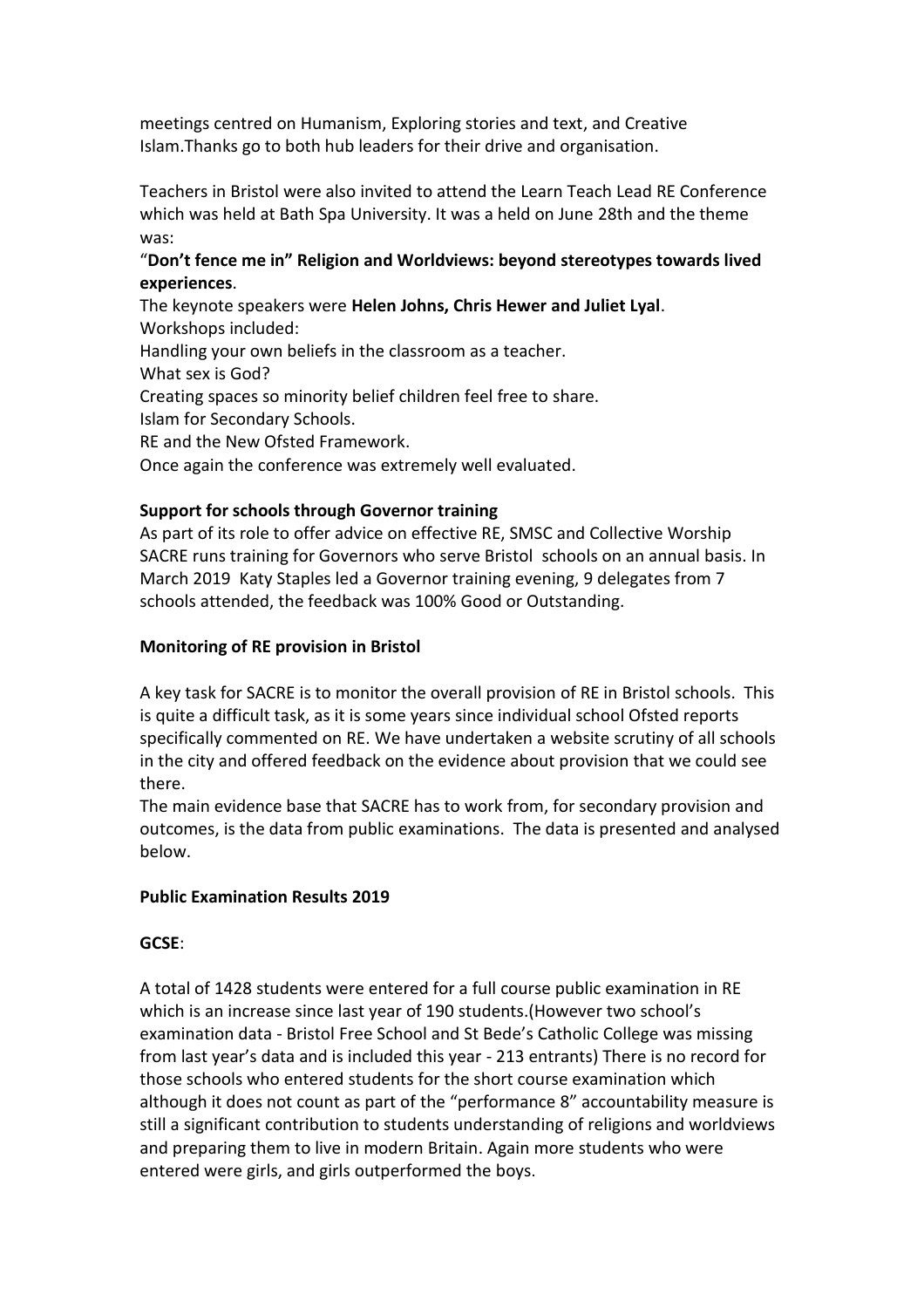Results from the 2019 GCSE showed that 70% of students received a grade between 9 - 4 which is a decline from last year where students achieved 74 % 9-4, The national average for Religious Studies is 71.0% (9-4), so pupils in Bristol entered for Religious Studies are achieving just below the national average.

| Grade     |       | 2013/2014 2014/2015 | 2015/16 | 2016-17 | 2017-18 | 2018-19 |
|-----------|-------|---------------------|---------|---------|---------|---------|
| $A^*$ -C/ | 68.6% | 71.0%               | 67%     | 70%     | 74.%    | 70%     |
| 9 - 4     |       |                     |         |         |         |         |

| <b>Count of Candidate number</b>                  | Column Labels $\blacktriangledown$ |    |                                   |               |    |    |              |       |       |     |                    |
|---------------------------------------------------|------------------------------------|----|-----------------------------------|---------------|----|----|--------------|-------|-------|-----|--------------------|
| <b>Row Labels</b>                                 | 1<br>$\overline{\phantom{a}}$      | 2  | 3                                 | 4             | 5  | 6  | 7            | 8     |       | 9 U | <b>Grand Total</b> |
| <b>Ashton Park School</b>                         | 20                                 | 25 | 33                                | 16            | 24 | 27 | 10           | 8     |       |     | 171                |
| Bedminster Down Secondary School                  | $\mathbf{1}$                       |    |                                   |               |    |    |              |       |       |     | 1                  |
| <b>Bristol Brunel Academy</b>                     | 1                                  | 1  | 3                                 |               | 4  | 5  | 1            |       |       |     | 15                 |
| <b>Bristol Cathedral Choir School</b>             |                                    | 2  | 6                                 | 3             | 9  | 9  | 7            |       | 8 1 6 |     | 60                 |
| <b>Bristol Free School</b>                        | 1                                  | 1  | 3                                 | 6             | 5  | 9  | 6            | ٩     | -5    |     | 39                 |
| Bristol Metropolitan Academy                      | 1                                  | 4  | 3                                 | 1             | 2  | 1  | 2            |       |       |     | 14                 |
| Colston's Girls School                            |                                    |    | $\mathcal{P}$                     | 1             | 4  | 6  | 6            | 2     |       | 1   | 23                 |
| Fairfield High School                             | 13                                 | 11 | 27                                | 21            | 28 | 21 | 13           | 6     | 1     | 4   | 145                |
| <b>Henbury Secondary School</b>                   | 15                                 | 21 | 18                                | 4             | 8  | 8  |              | 3     |       | 8   | 85                 |
| Oasis Academy Brightstowe                         | 2                                  | 1  | 1                                 | $\mathcal{P}$ | 3  | 7  | $\mathbf{1}$ |       |       | 1   | 18                 |
| Oasis Academy Brislington                         | 1                                  |    | 4                                 | 1             | 4  | 2  | 7            |       | 2     |     | 21                 |
| Oasis Academy John Williams                       | 4                                  | 6  | 9                                 | 5             | 7  | 3  | 3            | 2     | 3     | з   | 45                 |
| Orchard School Bristol                            |                                    |    | $\mathbf{1}$                      | 1             | 1  | 6  | 3            | 1     | 1     |     | 14                 |
| <b>Redland Green School</b>                       | 3                                  | 4  | 24                                | 14            | 37 | 41 | 20           |       | 20 15 | 2   | 180                |
| St Bede's RC VA Secondary School                  | 2                                  | 11 | 10                                | 20            | 16 | 30 | 28           | 33 27 |       |     | 177                |
| St Bernadette Catholic Secondary School - Bristol | 8                                  | 14 | 20                                | 13            | 26 | 22 | 10           | 6     | Δ     | 4   | 127                |
| St Mary Redcliffe & Temple CE VA Secondary        | 5                                  | 8  | 16                                | 22            | 34 | 52 | 33           | 25    | 12    |     | 209                |
| The City Academy Bristol                          | 6                                  | 14 | 10                                | 12            | 13 | 11 | 8            | 4     | З     | З   | 84                 |
| <b>Grand Total</b>                                | 83                                 |    | 123 190 142 225 260 158 121 91 35 |               |    |    |              |       |       |     | 1428               |

Six schools entered the whole cohort for full course GCSE. Those schools were Ashton Park, Fairfield High, Redland Green, St Bernadette's, St Mary Redcliffe and Temple (SMRT) and St Bede's Catholic College.

Merchant's Academy appears to be offering no public examination in Religious Studies, Bedminster Down Secondary School has entered only one student and several other schools have only entered a small minority of students for a public exam. We have no evidence as to how these schools are fulfilling their KS4 pupil's entitlement for RE. The lack of entries for a public examination in RE at a centre is not an indicator that there is an absence of RE at KS4. It may be that they are fulfilling their statutory duty through a course of non-examined RE.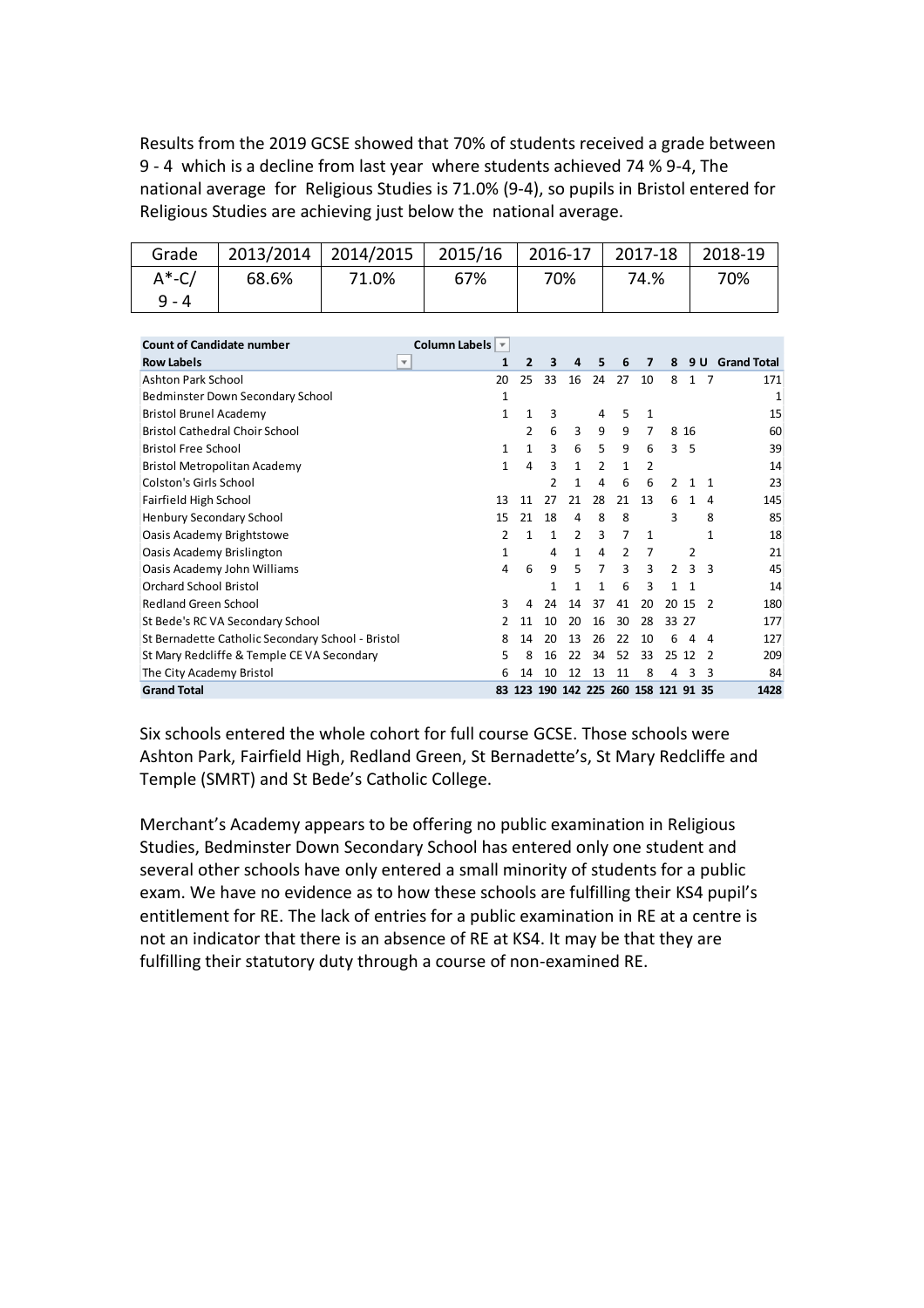## **A'Level results 2019**

| <b>GCE AS Religious Studies (AS)</b>       | (blank)                            | ÷Т |   |             |                  |     |      |   |                         |
|--------------------------------------------|------------------------------------|----|---|-------------|------------------|-----|------|---|-------------------------|
|                                            |                                    |    |   |             |                  |     |      |   |                         |
| <b>Count of Candidate number</b>           | Column Labels $\blacktriangledown$ |    |   |             |                  |     |      |   |                         |
| <b>Row Labels</b>                          | ∗<br>$\overline{\phantom{a}}$      |    |   |             |                  |     |      |   | A B C D E U Grand Total |
| <b>Bristol Cathedral Choir School</b>      |                                    | 2  |   |             | 6 6 5 3 1        |     |      |   | 23                      |
| <b>Bristol Free School</b>                 |                                    |    |   | $3 \t1 \t2$ |                  |     |      |   | 6                       |
| Colston's Girls School                     |                                    |    |   |             | 1 1 2 1          |     |      |   | 5                       |
| Cotham School                              |                                    |    | 1 |             | 1                |     |      | 1 | 3                       |
| <b>Redland Green School</b>                |                                    |    |   |             | 1 4 2 3 2 1      |     |      |   | 13                      |
| <b>St Bede's RC VA Secondary School</b>    |                                    |    |   |             |                  | 6 2 |      |   | 8                       |
| St Mary Redcliffe & Temple CE VA Secondary |                                    |    | 4 | -6          |                  |     | 3311 |   | 18                      |
| <b>Grand Total</b>                         |                                    |    |   |             | 6 17 17 20 9 4 3 |     |      |   | 76                      |

There were 76 students entered for A 'Level Religious studies this is a decline from last year when 84 students were entrants, however these details not verified and for those centres well known to SACRE these figures seem inaccurately low. We also have no data from FE Colleges that also enter students.

### **Statutory matters**

SACRE has a statutory role to decide on any determinations. These are requests by schools to move away from the requirement for collective worship to be wholly, broadly or mainly of a Christian character. During the period of this report, there have been no requests for determinations.

Where a complaint has been made about the RE curriculum in a Bristol school, it should be referred to Bristol Council for it to deal with. Bristol City Council has undertaken to seek SACRE's advice on any such complaint. There have been no formal complaints within this reporting period.

SACRE has a complaints procedure to deal with any complaints made against SACRE. There were no such complaints in the reporting period.

The four groups or committees that have served for the year 2018-19

| <b>Committee A</b>       | <b>Christian Denominations and other</b><br>faith |
|--------------------------|---------------------------------------------------|
| <b>Tamar Hodos Lucas</b> |                                                   |
| Mohammad-Nassir Miah     | Jewish                                            |
| Rachel Noyce             | Muslim                                            |
| Peter Cook               | Free Church                                       |
| <b>Balbir Nirwan</b>     | <b>Baptist</b>                                    |
|                          | Sikh                                              |
|                          |                                                   |
| <b>Committee B</b><br>.  | The Church of England                             |

Jill Dickinson Duncan Struthers Frances Taylor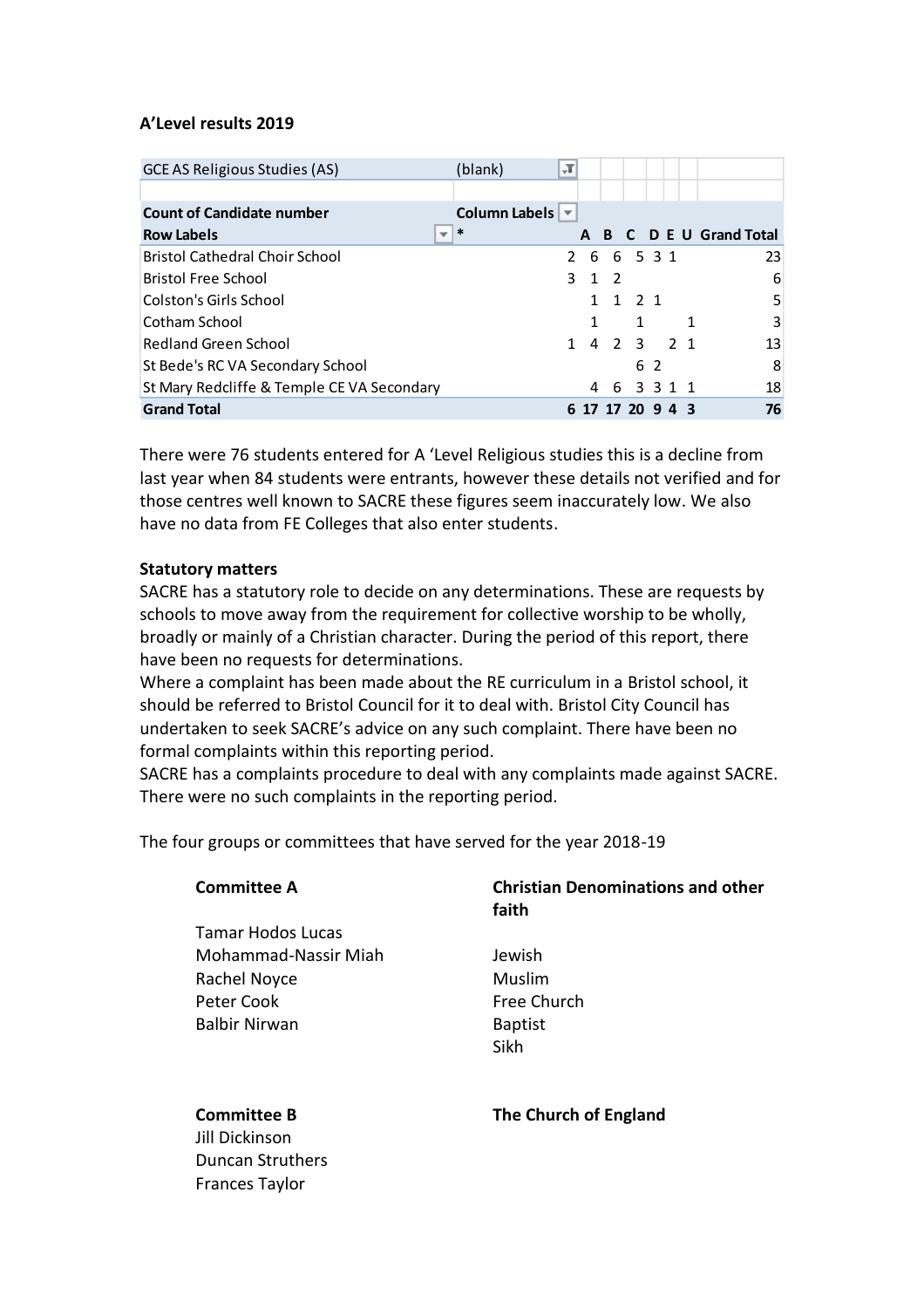#### **Committee C**

Esther Deans Jackie Walsh Vicky Wiltshire Alice Sarbicki Sue Lange

# **Associations representing teachers**

Malmesbury Secondary School Easton CE Academy Holymead Primary School, Brislington Redland Green School Stoke Bishop CE Academy

#### **Committee D**

Liz Radford Ruth Pickersgill Carole Johnson Lesley Alexander

### **The local authority**

Conservative Labour Labour

#### **Co-opted members:**

Michael Gower Teresa Griffiths Reissa Perring

Humanist Bristol University Bahai

#### **Support Officers:**

Katy Staples [katy.staples@bristoldiocese.org](mailto:katy.staples@bristoldiocese.org) SACRE Adviser Telephone: 0117 906 0100

Local Authority Link Officer

Jenny Brookes

**Clerk:** during this reporting period we had two different clerks and one meeting with no clerk

Olubodunrin Tokosi Sam Wilcock

2019-20 the clerk is Steve Gregory [steve.gregory@bristol.gov.uk](mailto:steve.gregory@bristol.gov.uk)

Bristol City Council

Members may be nominated by appropriate organisations but are appointed by the council. Other members may be co-opted. (Section 391(1)(a), Education Act 1996)

### **SACRE met on three occasions during the academic year 2019 -20**

**8th November 2018 Redfield Educate Together Primary Academy 2:00pm – 3:30pm**

The main agenda items were:

**1**. A talk about the RE and Ethos at the school

**2**. Presentation about the Bahai faith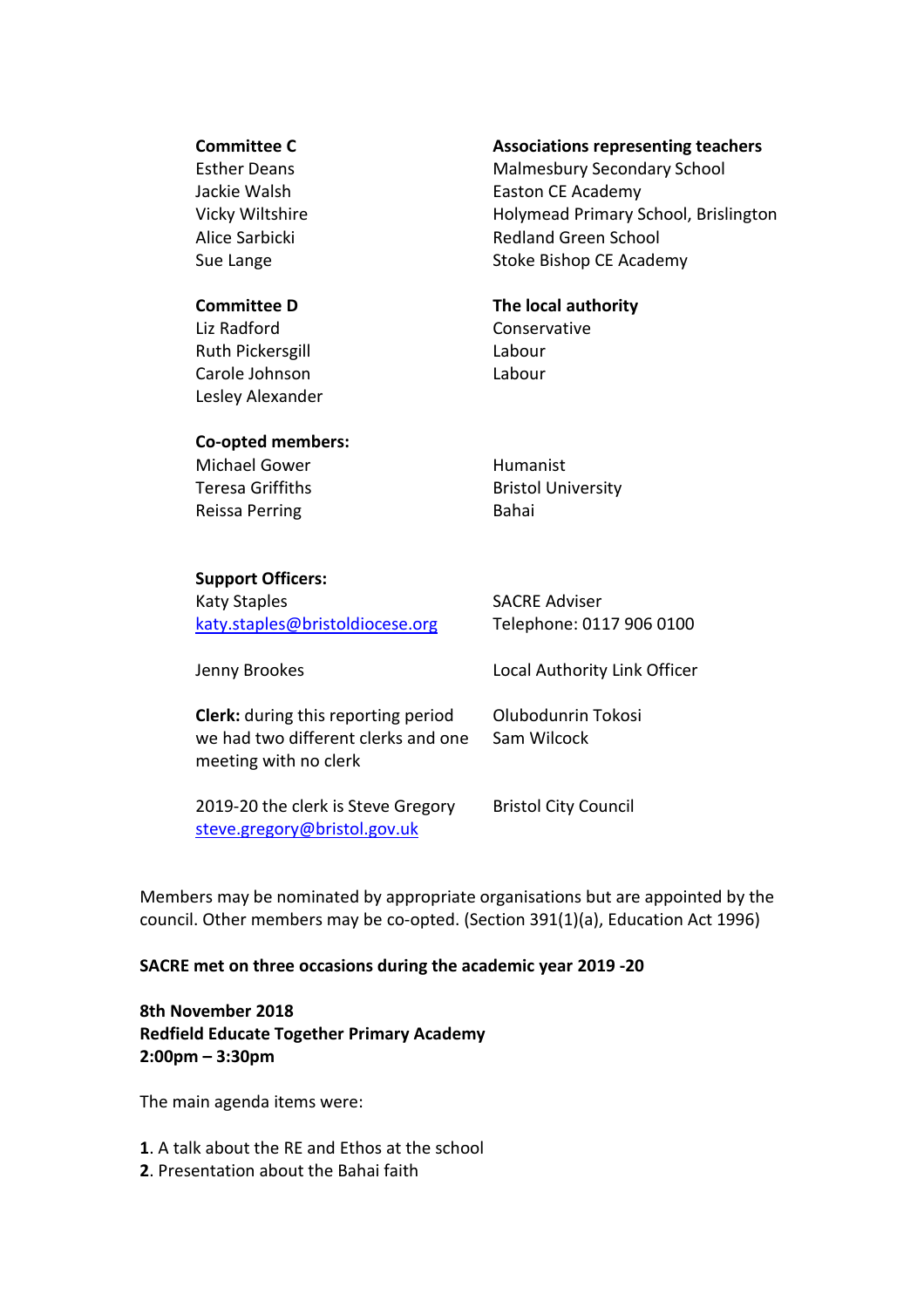- **3.** New SACRE website presentation from Rachel Noyce
- **4**, Website scrutiny
- **5.** Selective withdrawal from Mosque visits

**7th March 2019 Gurdwara Sri Guru Singh Sabha Bristol 301-307 Church Rd, Bristol BS5 8AA 6:00pm – 7:30pm**

The main agenda items were:

- **1.** A talk about the Gurdwara
- **2.** The Annual Report and the necessary actions coming from that.
- **3.** Report from the withdrawal from Mosque visits working group
- **4.** The Annual Report and actions and development plan
- **5.** Website letters

## **20th June 2019 43 Woodland Road, University of Bristol 9:00am – 12:00pm**

The main agenda items were:

- **1.** Membership
- **2.** Support for schools coming from the "Selective Withdrawal" working group
- **3.** Website Review
- **4.** KS4 RE what's happening how can SACRE respond

**5.** Conference feedback and Hub meeting feedback

# **Action Plan for 2019 - 2021**

SACRE created a development plan, as outlined above. Key areas of work for 2019 - 2021 include:

- **Goal 1 Improving standards in RE** KS4 Report and Development of nonexam offer , Wire Gold, Faith Sensitive RSHE, Following up from Website Scrutiny , CPD through Conferences (SACRE and LTLRE) and Hub meetings
- **Goal 2 Ensure the effective management of the SACRE and partnership with the LA and other key stakeholders -** Securing and maintaining good clerking. Continue excellent partnership with LA through Jenny Brookes who is line manager of SACRE adviser for Bristol City Council, Ensure realistic funding for SACRE and ASC (2021) Chair to maintain a Civic role with city wide inclusion initiatives
- **Goal 3 Monitoring schools provision for RE and Collective Worship** Through liaising with the local authority School Improvement Officer the adviser to be informed about schools for whom a comment about RE or diversity has been made so targeted support is offered. Website Scrutiny and letters offered of support. Training to Governors and NQTs
- **Goal 4 Encourage schools, academies and colleges to celebrate the religious and cultural diversity in the city**